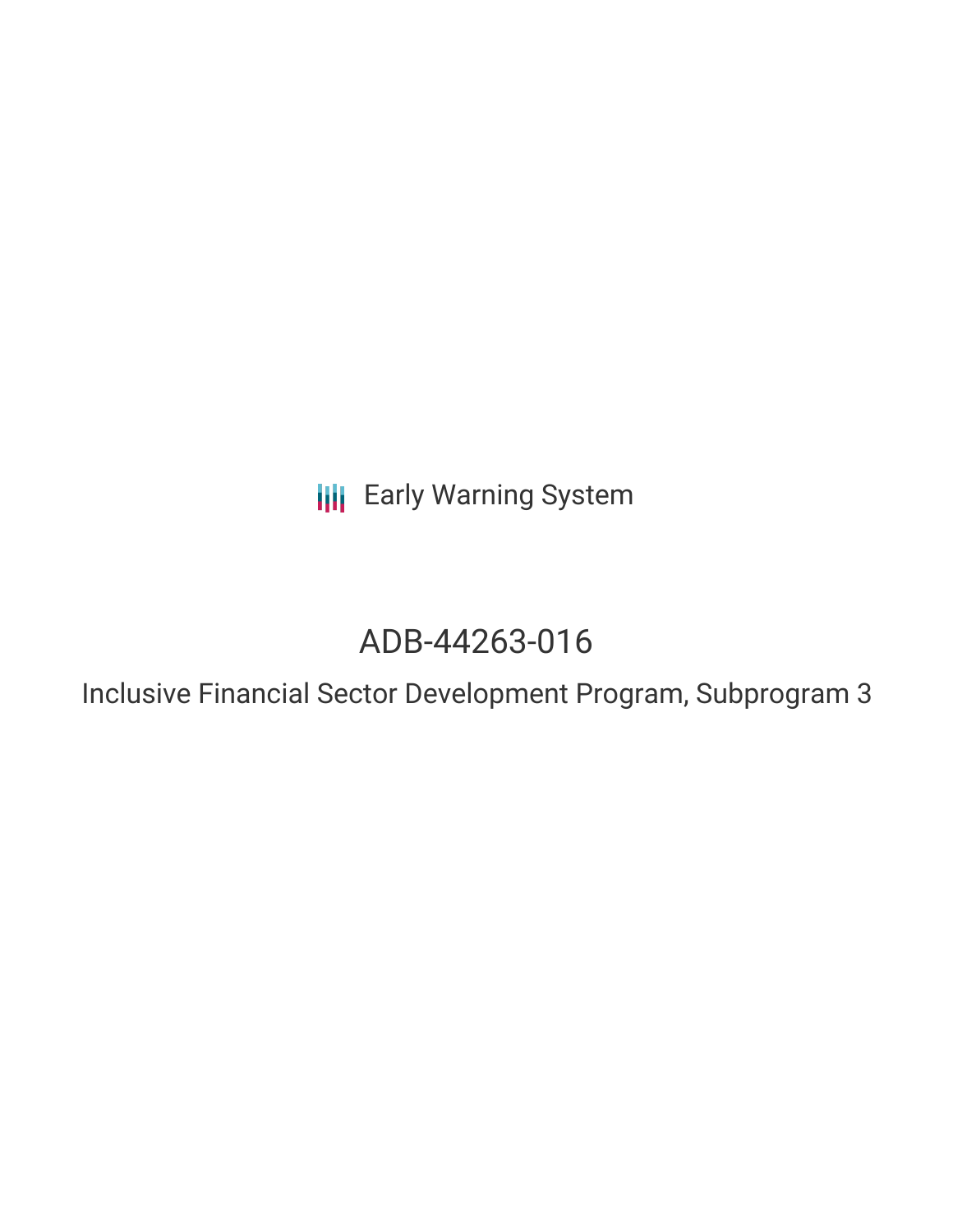

# **Quick Facts**

| <b>Countries</b>               | Cambodia                     |
|--------------------------------|------------------------------|
| <b>Financial Institutions</b>  | Asian Development Bank (ADB) |
| <b>Status</b>                  | Proposed                     |
| <b>Bank Risk Rating</b>        | C                            |
| <b>Borrower</b>                | Government of Cambodia       |
| <b>Sectors</b>                 | Finance                      |
| <b>Investment Type(s)</b>      | Loan                         |
| <b>Investment Amount (USD)</b> | \$40.00 million              |
| <b>Loan Amount (USD)</b>       | \$40.00 million              |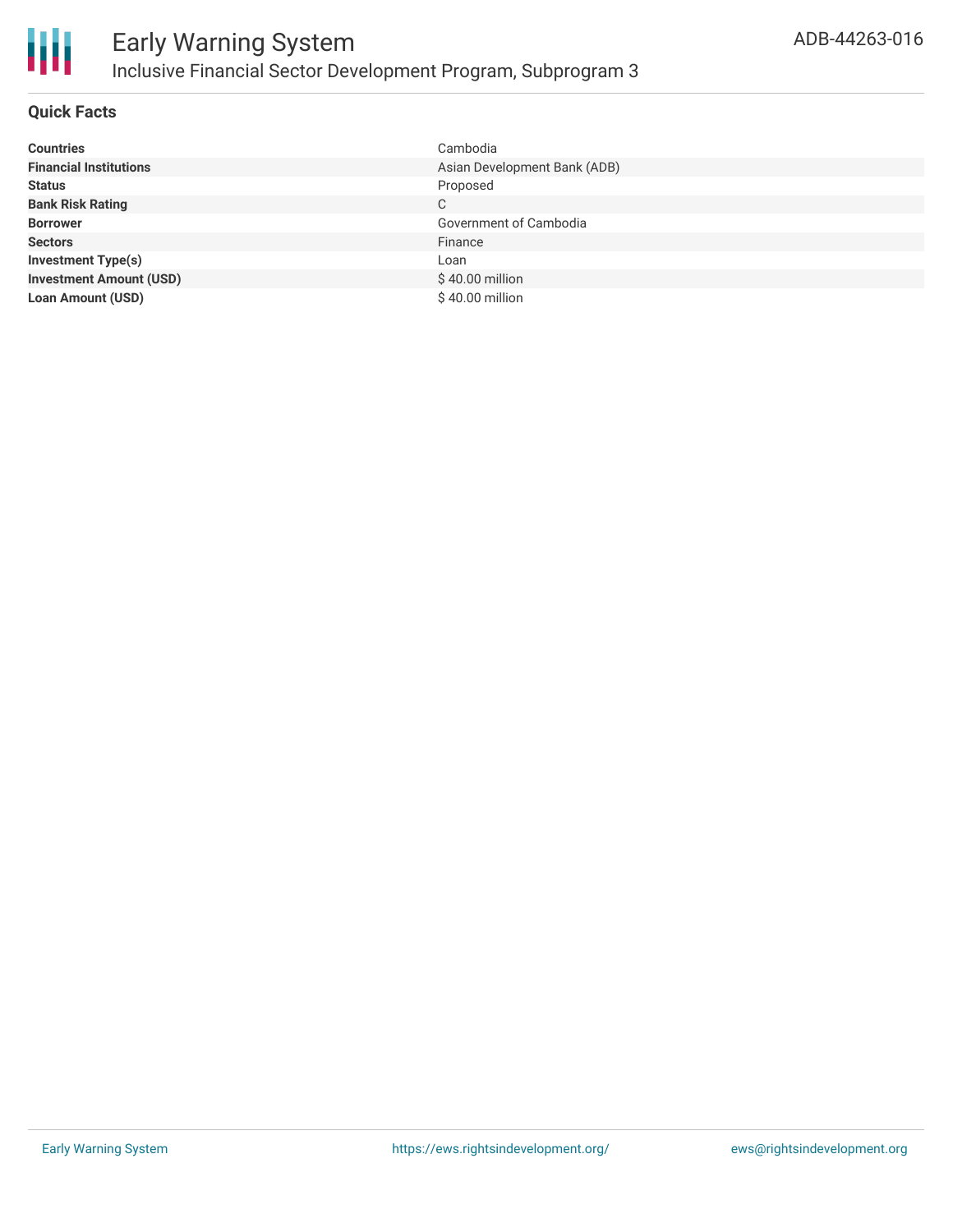

## **Project Description**

Ш

According to the bank's documents, "The program directly supports reforms outlined in the government's National Strategic Development Plan, 2019 2023, the Financial Sector Development Strategy (FSDS), 2016 2025, and Cambodia's commitment to implement the Association of Southeast Asian Nations (ASEAN) special declaration on Coronavirus Disease (COVID-19).

Under subprogram 3, the government has implemented the national financial inclusion strategy and key legislation adopted under subprogram 2, and launched several initiatives to increase access to finance, including Cambodia's first ever public SME credit guarantee scheme (CGS) to support COVID-19 recovery and beyond. The government has also made significant strides to preserve financial stability and improve crisis management."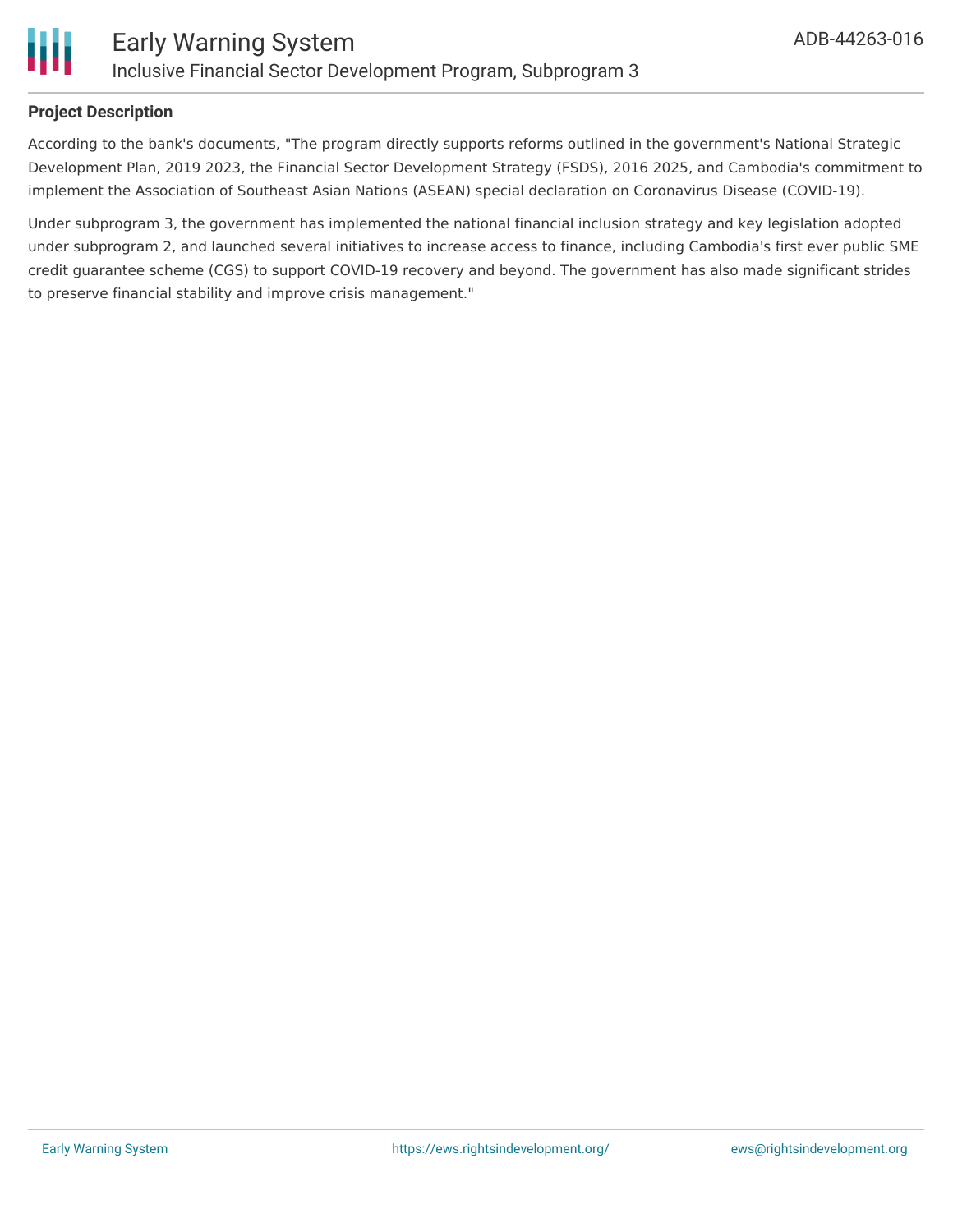

# **Investment Description**

Asian Development Bank (ADB)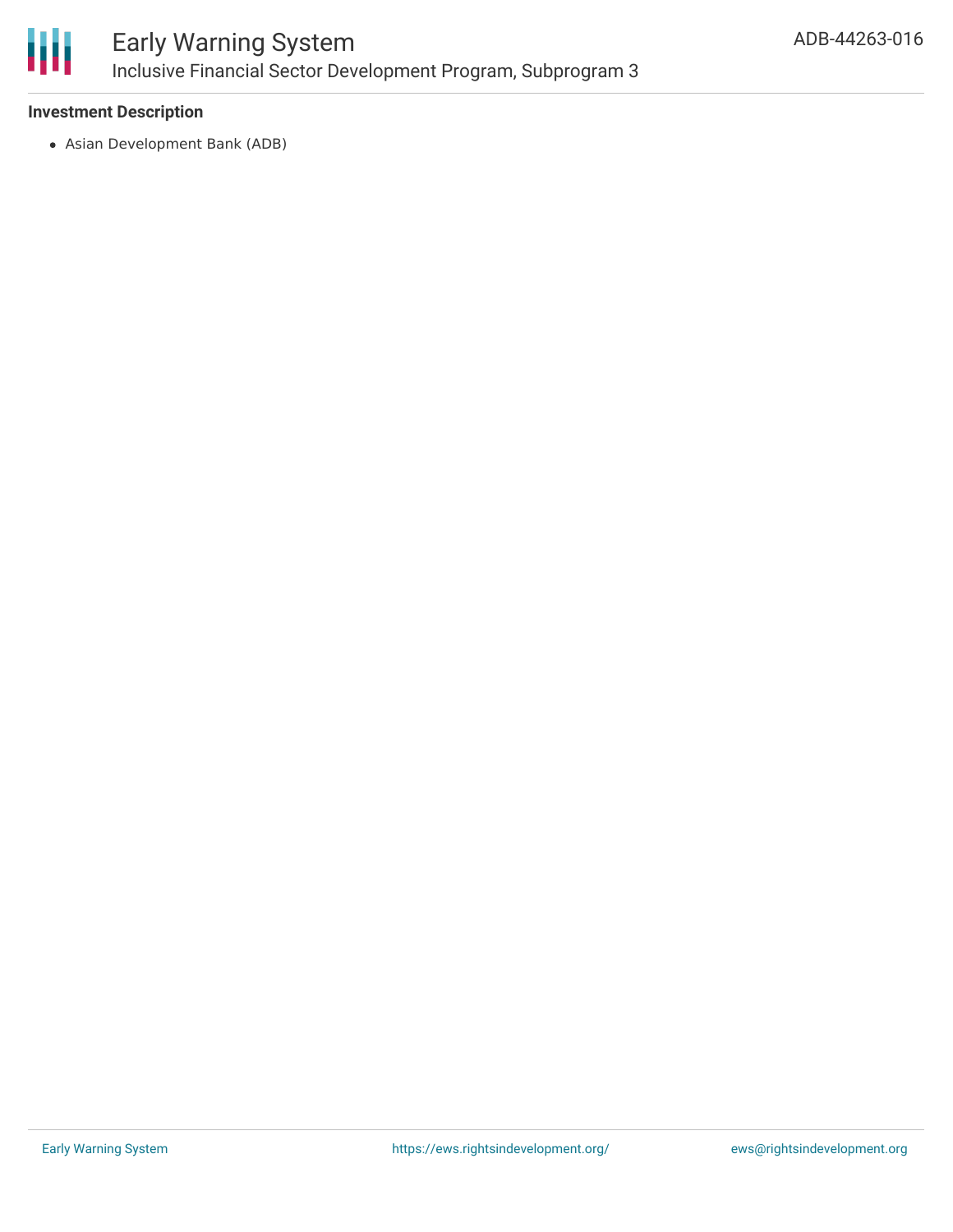

# **Contact Information**

Responsible ADB Officer Ainabe, Benita Responsible ADB Department Southeast Asia Department Responsible ADB Division Public Management, Financial Sector and Trade Division, SERD Executing Agencies National Bank of Cambodia P.O. Box 25 22-24 Norodom Blvd. Phnom Penh, Cambodia

#### ACCESS TO INFORMATION

You can submit an information request for project information at: https://www.adb.org/forms/request-information-form

ADB has a two-stage appeals process for requesters who believe that ADB has denied their request for information in violation of its Access to Information Policy. You can learn more about filing an appeal at: https://www.adb.org/site/disclosure/appeals

#### ACCOUNTABILITY MECHANISM OF ADB

The Accountability Mechanism is an independent complaint mechanism and fact-finding body for people who believe they are likely to be, or have been, adversely affected by an Asian Development Bank-financed project. If you submit a complaint to the Accountability Mechanism, they may investigate to assess whether the Asian Development Bank is following its own policies and procedures for preventing harm to people or the environment. You can learn more about the Accountability Mechanism and how to file a complaint at: http://www.adb.org/site/accountability-mechanism/main.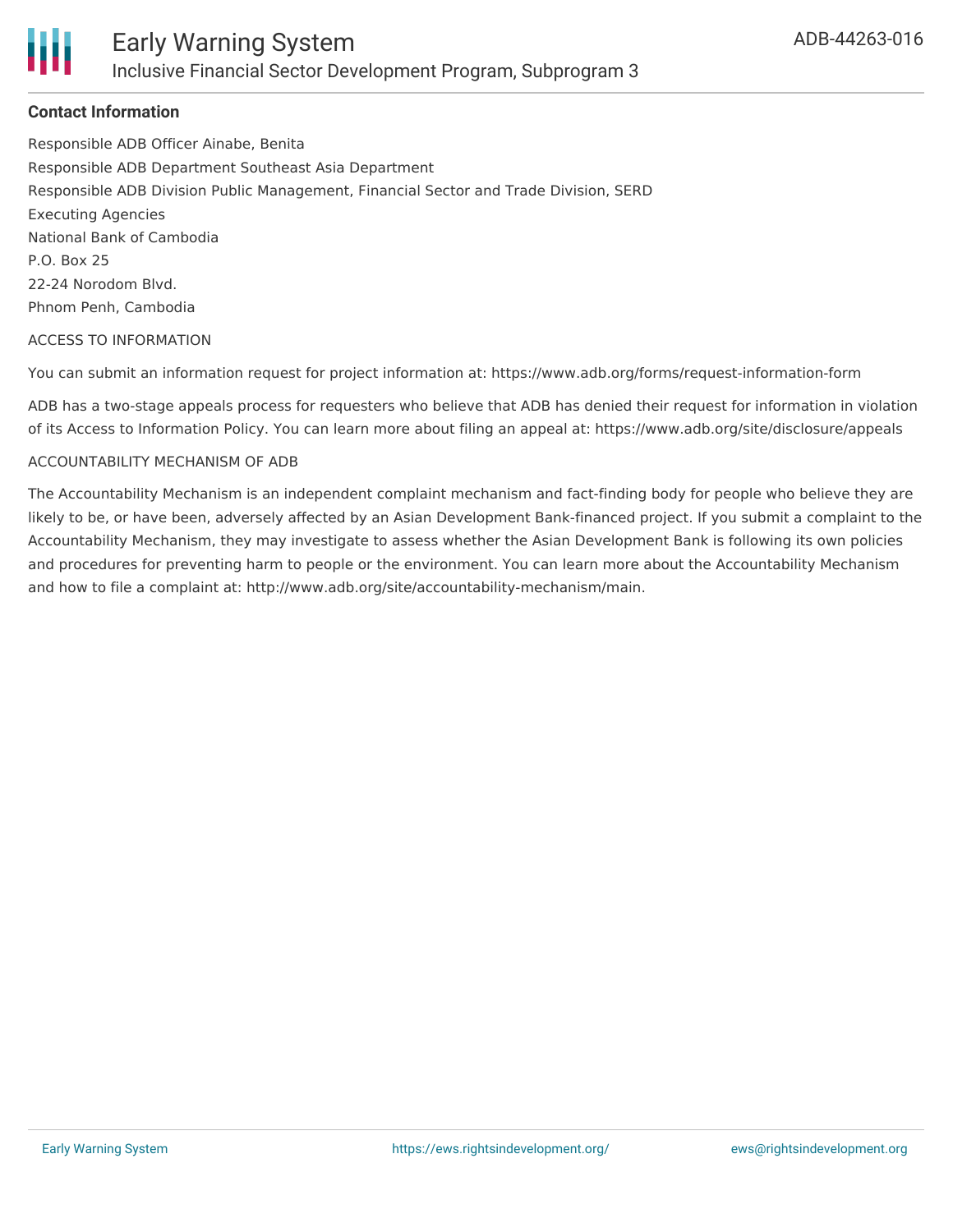

# Early Warning System Inclusive Financial Sector Development Program, Subprogram 3

## **Bank Documents**

• Project [Disclosure](https://ewsdata.rightsindevelopment.org/files/documents/16/ADB-44263-016.pdf) PDF [\[Original](https://www.adb.org/printpdf/projects/44263-016/main) Source]